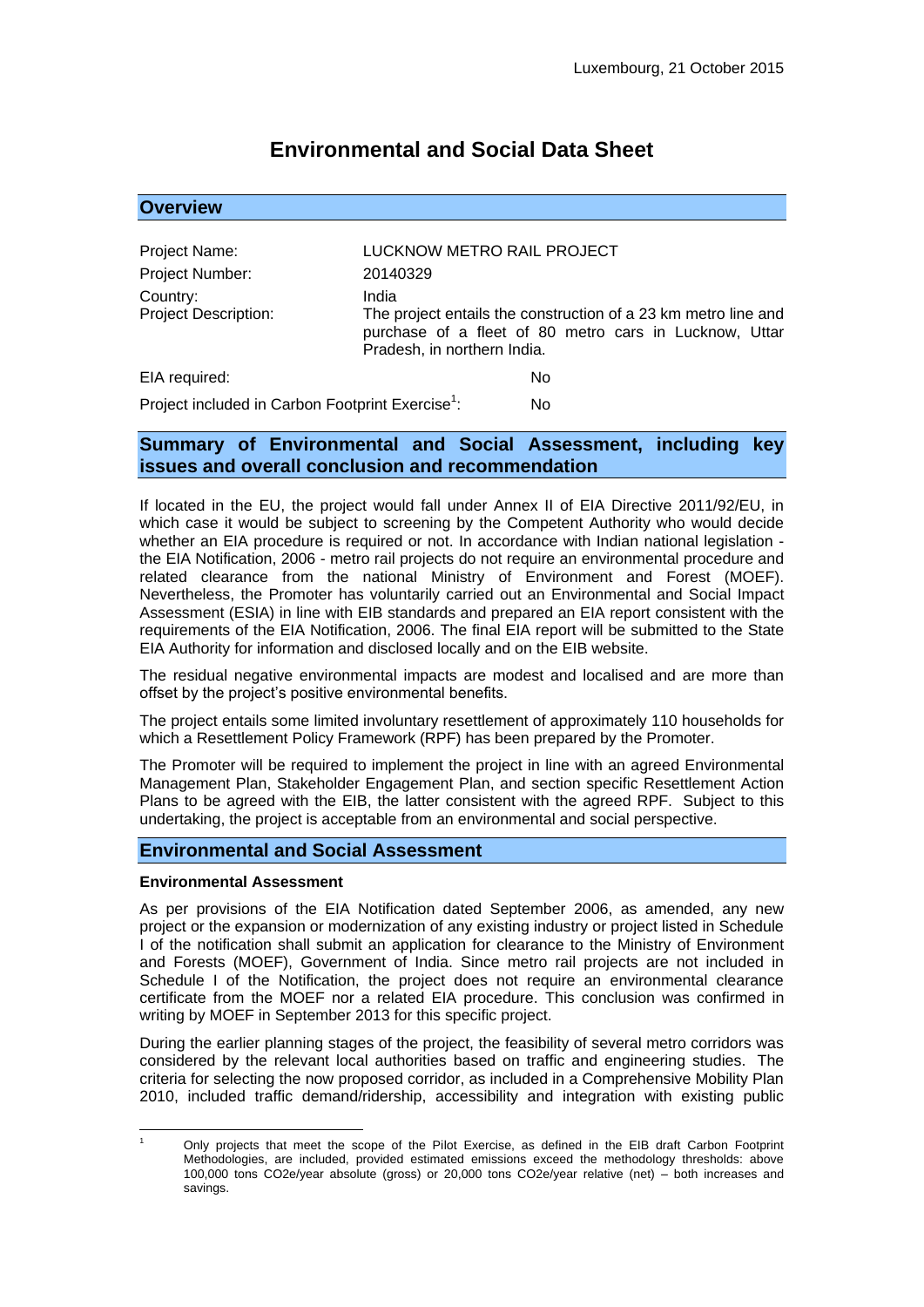transport nodes, available right of way within major roads, ground conditions, capital and operating costs, availability of land for the depot and stations as well as minimum disturbance/avoidance of heritage structures. The selected alignment mainly follows the central median of major road arteries in the city whilst in the most densely populated central area the alignment is underground. Station locations have been selected to maximise ridership and ease intermodal connections.

The main residual negative environmental impacts of the project include: (i) cutting down of about 1,200 trees; (ii) finite use of scarce, sometimes carbon intensive, materials, (e.g. about 150,000 tonnes of cement); (v) noise, vibration and visual intrusion for properties adjacent to the alignment; and (iii) generation of about 2.1 million  $m^3$  of waste material excavated from the proposed tunnel in the middle of the city. All other negative impacts are temporary and localised. There is no impact on natural habitats.

The main mitigants proposed are as follows: (i) compensatory reforestation in line with local rules; (ii) various energy saving measures such as regenerative braking and use of solar panels; (iii) noise reduction measures (i.e. rubber dampers on the rails and use of a U girder for the elevated part of the alignment which acts in part as a noise barrier); (iv) disposal of waste in a regulated manner; and (v) monitoring of potential impacts of vibration.

The main positive environmental impacts of the project, resulting from reduced private vehicle use include: reduction in local polluting air emissions, road noise and vibration; road safety improvements; and a modest reduction in greenhouse gas emissions.

#### **Social Assessment**

The main adverse social impact is related to involuntary resettlement. The project entails the acquisition of about 6ha of private land affecting about 110 households, the rest being in public ownership. A complete assessment of land acquisition and resettlement will be known once the design and census of affected households for all sections is completed. However, it is estimated that 10 families will be affected in the priority section of 8.5 km and approximately 100 families in the remaining section of the North-South corridor. All attempts will be made during the final execution of the project to minimize land acquisition, resettlement and adverse impacts on people in the project area through careful localised engineering design. Experience with the first 8.5 km section currently under construction suggests that such redesign can significantly reduce the number of affected households.

The Promoter has accordingly prepared a Resettlement Policy Framework (RPF) consistent with EIB requirements. A Resettlement Action Plan (RAP), consistent with the RPF, is in place for a first 8.5 km long section and is currently being implemented. A second RAP consistent with EIB requirements shall be prepared and submitted for approval for the balance of the corridor. To avoid any disproportionate negative environmental and/or livelihood impacts on vulnerable groups, identified vulnerable households will receive additional financial and in-kind assistance.

In addition to private commercial and residential buildings, there are some common property assets such as religious structures and local utilities that may be affected due to the proposed alignment. The unavoidable loss of such assets will be compensated through replacement elsewhere or a suitable financial mechanism.

Other potential social risks arising due to the project are: (i) poor application of relevant labour standards related to employee working conditions during construction and operation; and (ii) poor occupational and community health and safety during construction. These will be addressed primarily through the inclusion of contractual obligations for the first tier suppliers and contractors.

#### **Implementation**

The Promoter will be responsible for overseeing and ensuring implementation of an Environmental and Social Management Plan through an environmental management team that will be established and headed by an Executive Engineer.